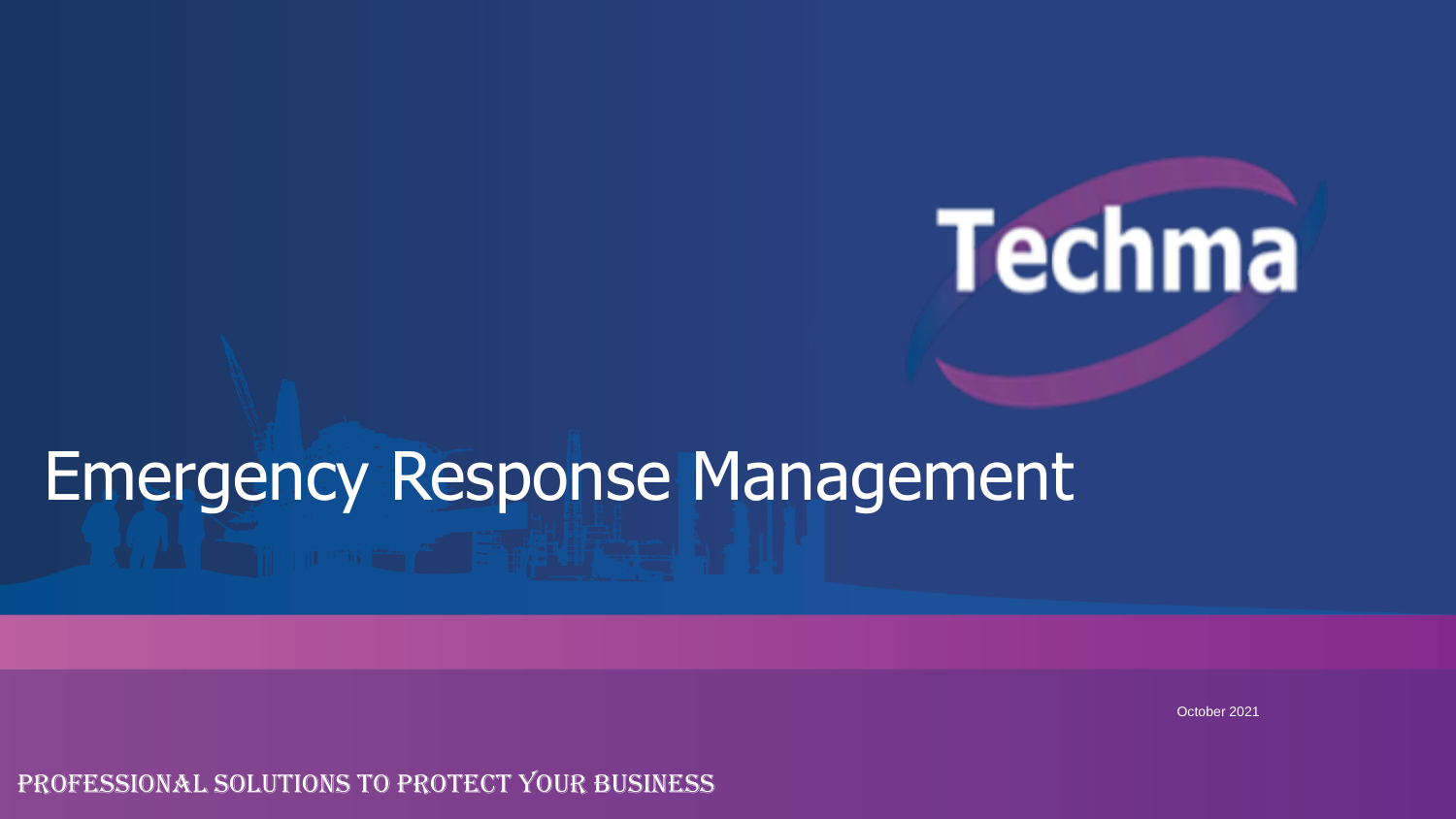#### Introducing Techma



**TECHMA** An ISO:9001 Dubai based company, owned by the IOTA Group, an independent global operating Swiss-based company.

Techma are specialists in Technical Services, Training and Emergency Response Management

AIOTA



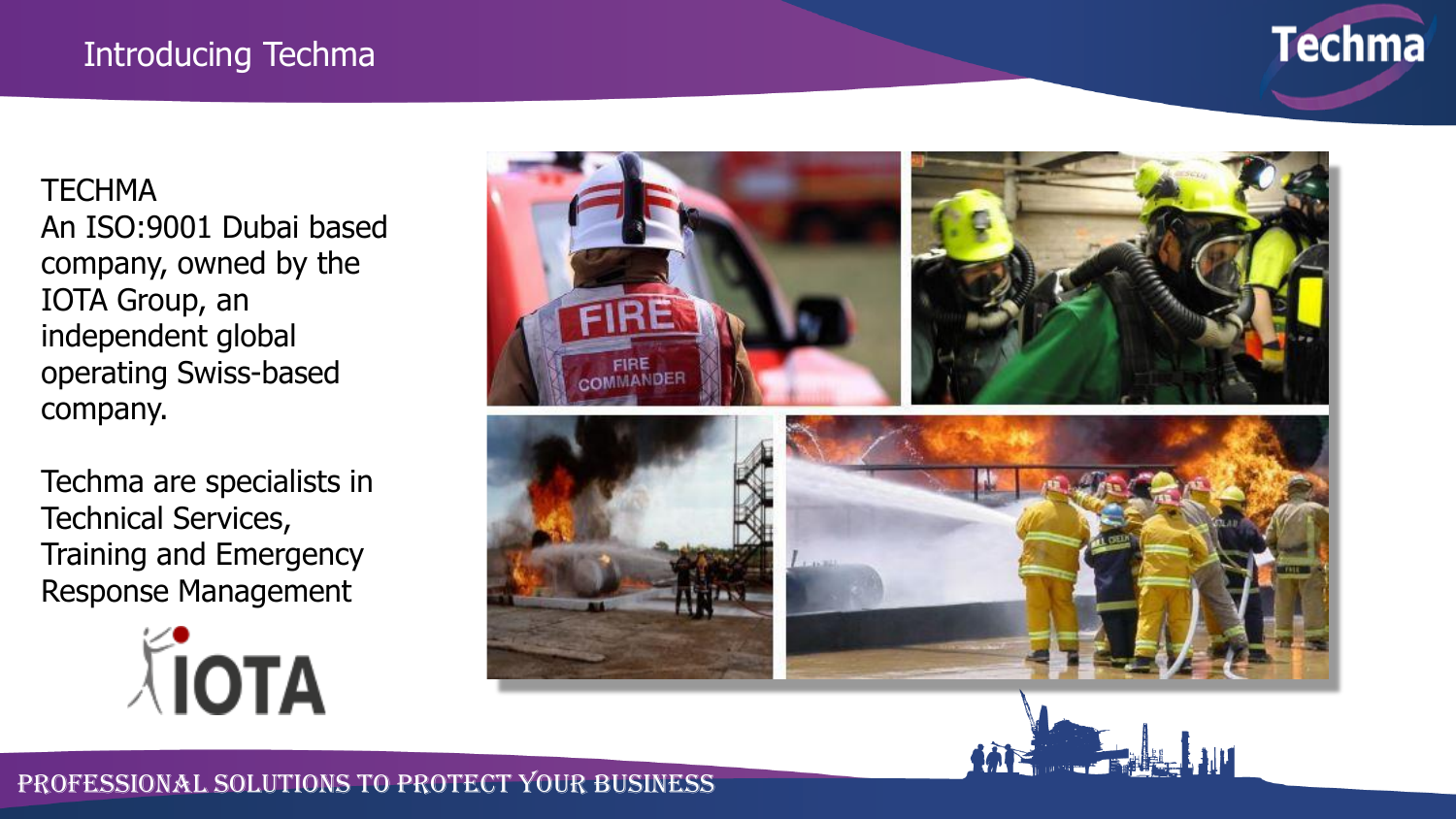

Techma offer the following services:

- ➢Consultancy Services
- ➢Health and Safety Training
- ➢Civil Defence Fire Service Training
- ➢Emergency Response Team personnel provision, training and management
- ➢Training Needs Analysis
- ➢Capability Audits

Techma strives to work in partnership with their clients to ensure the most effective solution.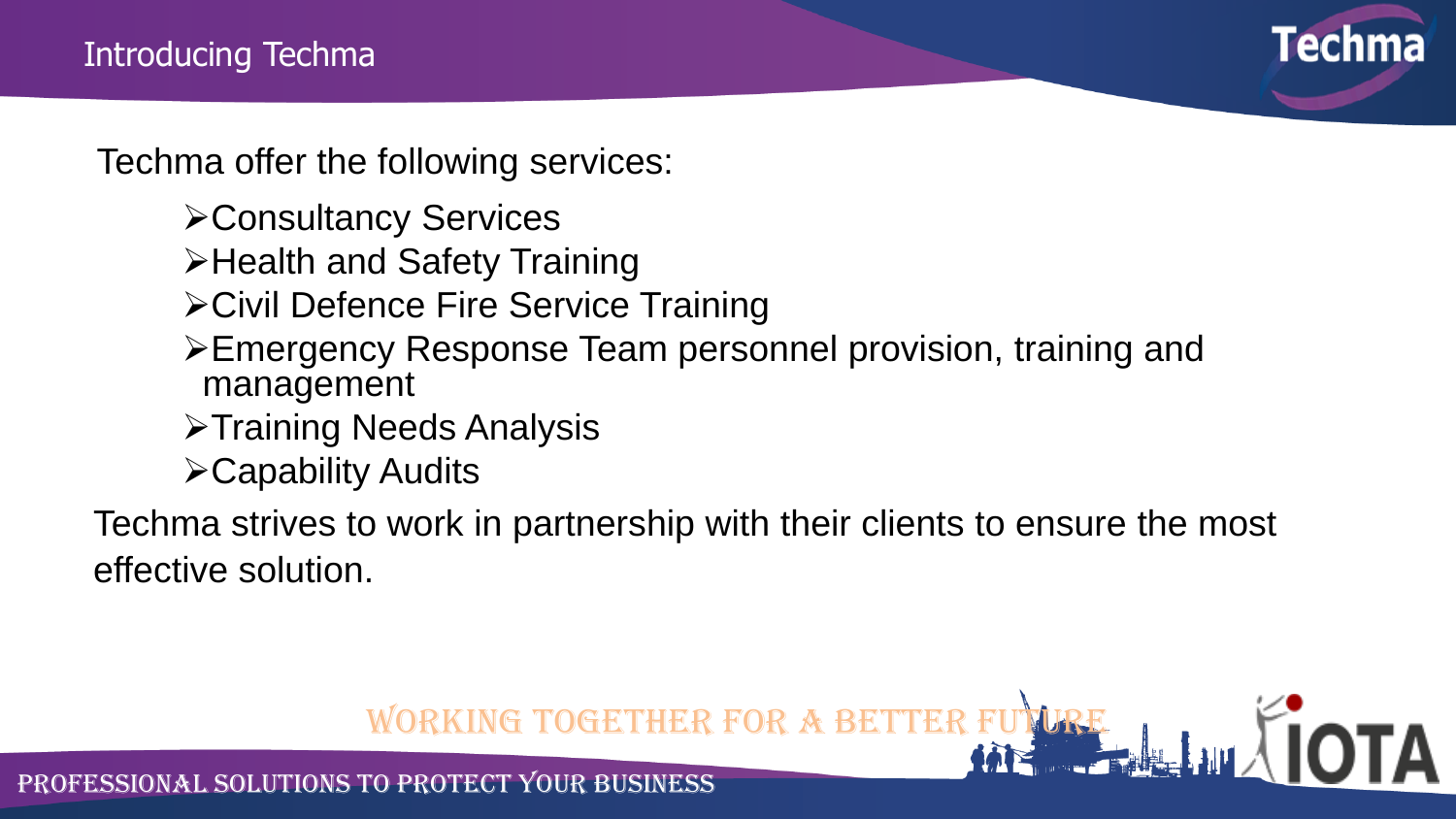

Techma prides itself on providing high quality and consistent training programmes. To support this they have gained accreditation from these Internationally recognised awarding bodies and membership of fire related organisations

![](_page_3_Figure_3.jpeg)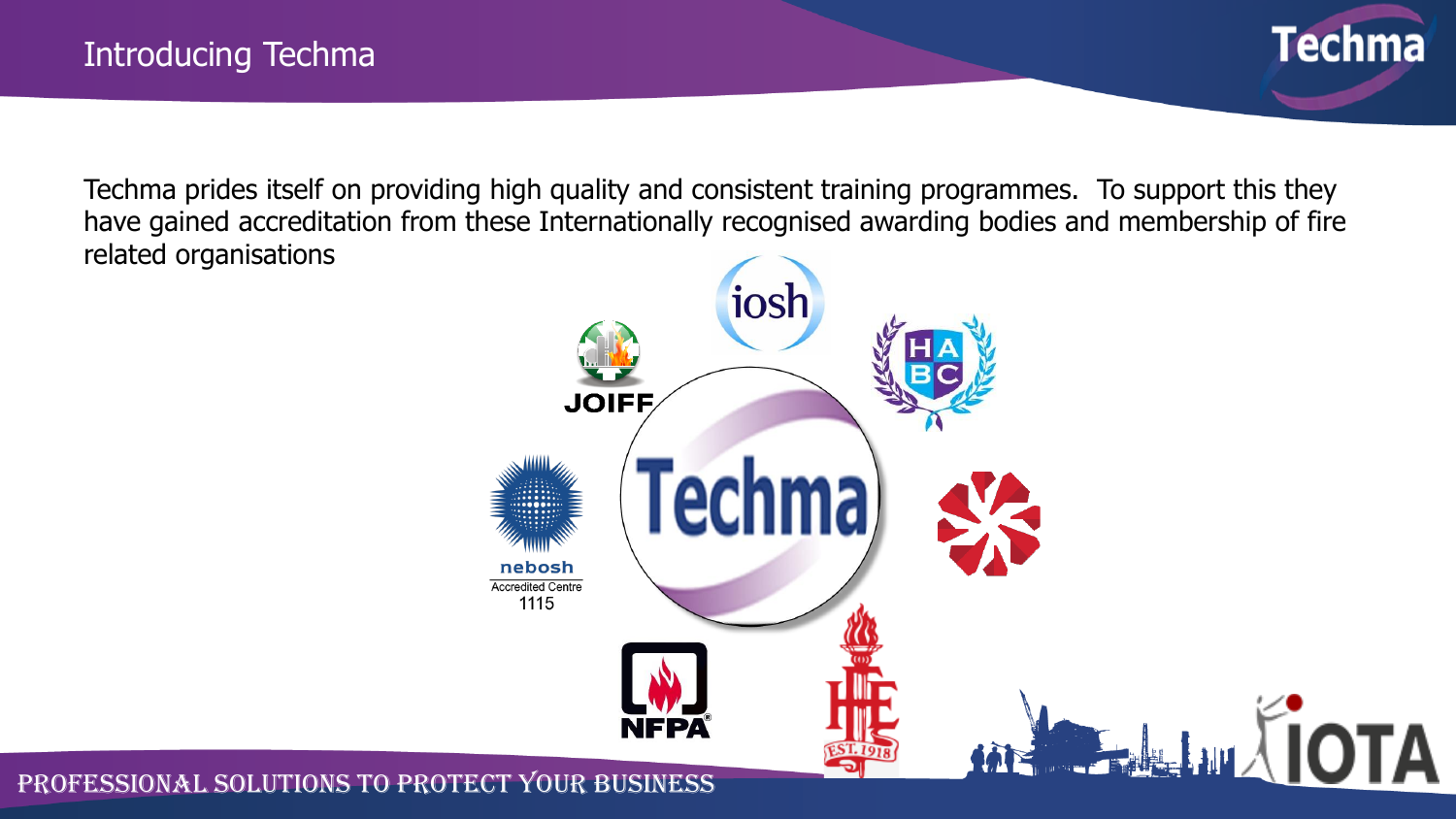#### EMERGENCY RESPONSE MANAGEMENT

![](_page_4_Picture_1.jpeg)

#### Investment in good training reduces losses when disaster strikes.

![](_page_4_Picture_3.jpeg)

Techma delivering training.<br>
The contract of the straining of the contract of the contract of the contract of the contract of the contract of the contract of the contract of the contract of the contract of the contract of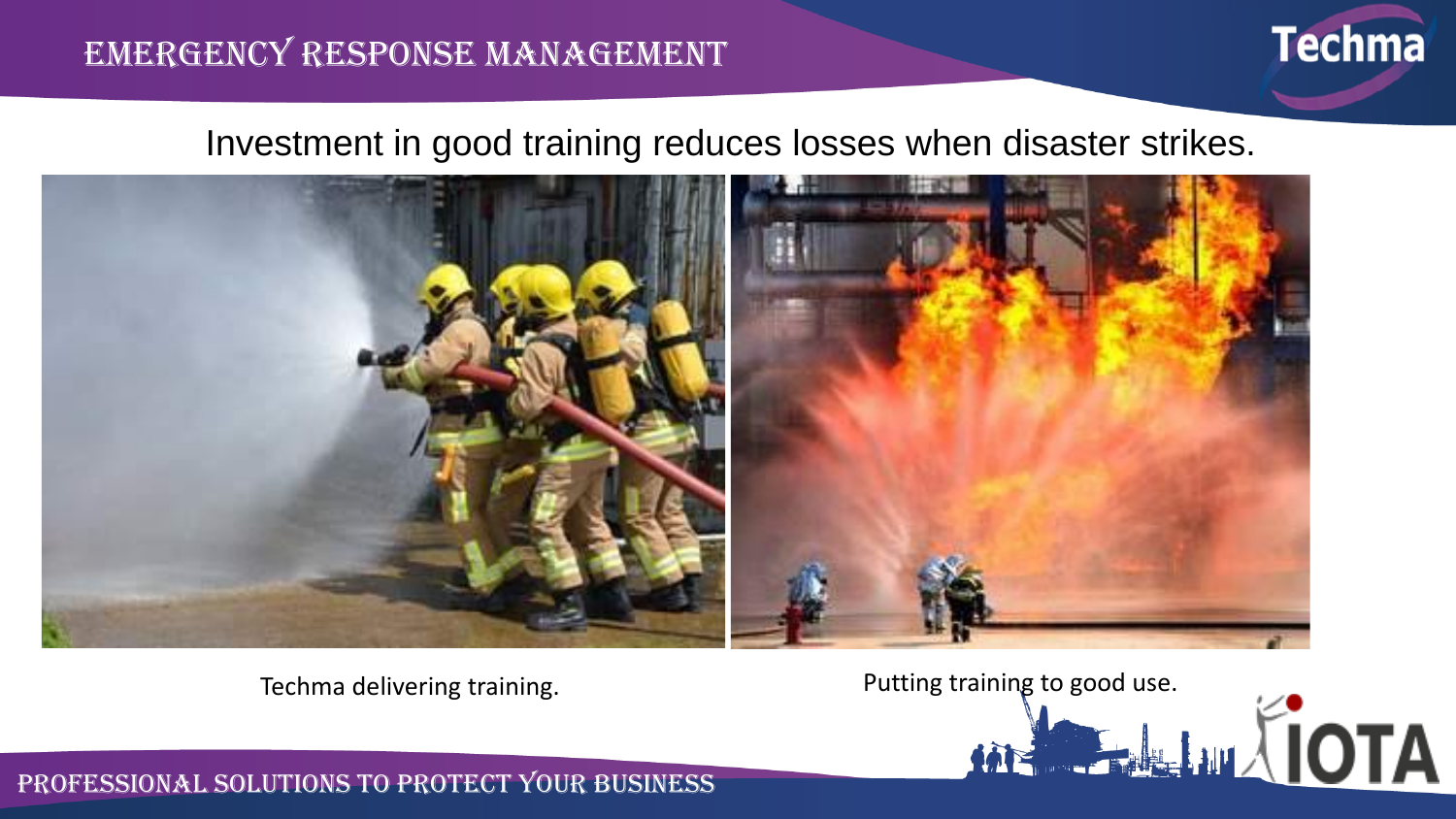![](_page_5_Picture_1.jpeg)

**DELLA TOTA** 

# WHAT IS EMERGENCY RESPONSE MANAGEMENT?

Emergency Response Management is the "contracting out" of an organisations obligation to provide an emergency response capability. This generally applies to major industries such as refineries or chemical plants, or other industries located in remote areas.

In simple terms the outcome is that the contractor takes responsibility for:

- The provision of all personnel.
- ➢ Training to international best practice through accredited programmes.
- Testing and maintenance of all on-site equipment.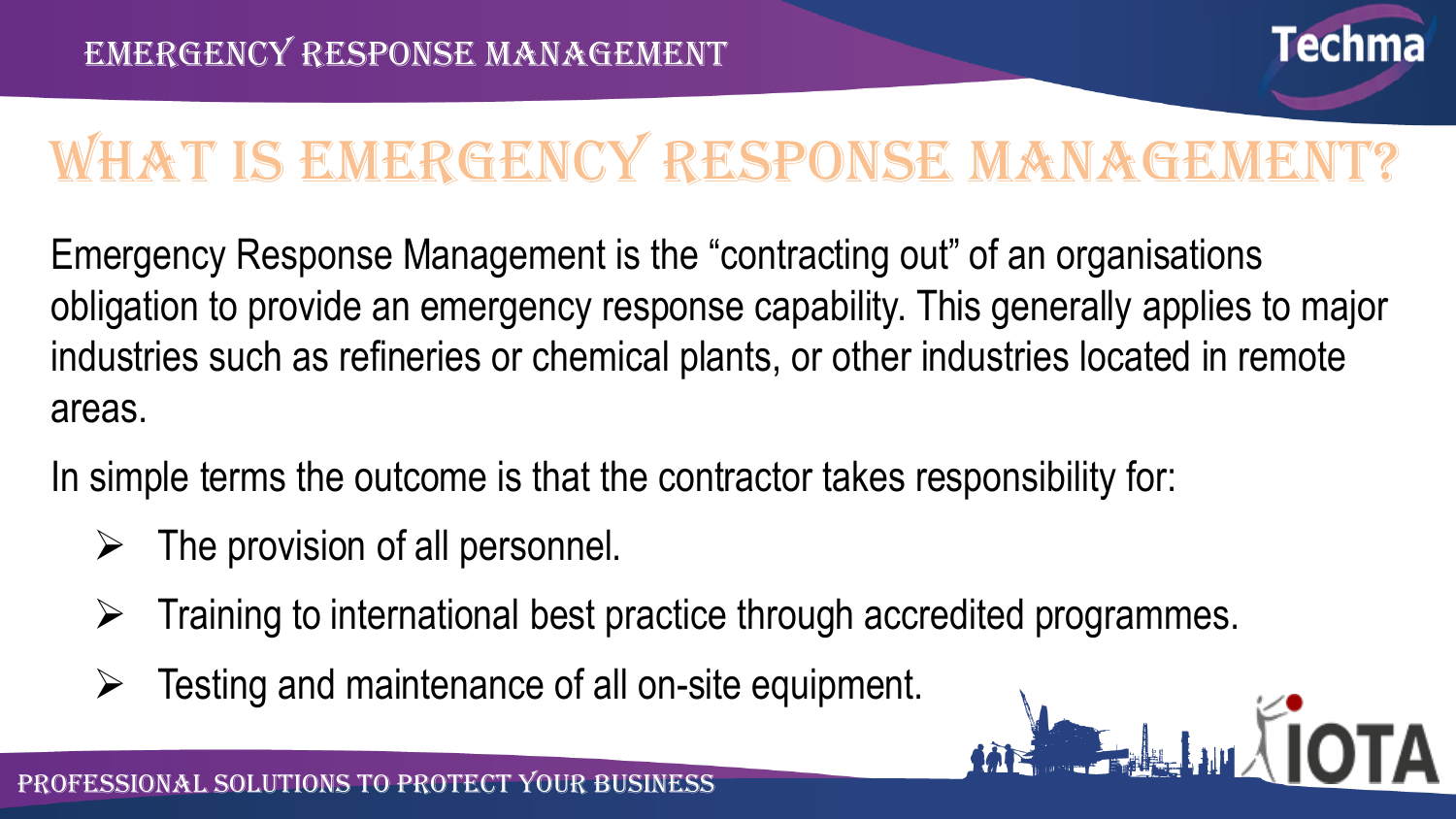![](_page_6_Picture_1.jpeg)

## **ADVANTAGES.**

- $\triangleright$  Outsourcing the emergency response capability is a big decision, but it puts the responsibility of ensuring a highly trained competent response capability into the hands of professionals.
- $\triangleright$  The burden of maintaining a highly trained unit within a high-risk environment, that satisfies international best practice, is removed from management, and is given to personnel with the skills, knowledge and experience to ensure that the necessary staffing levels, training and competencies are maintained.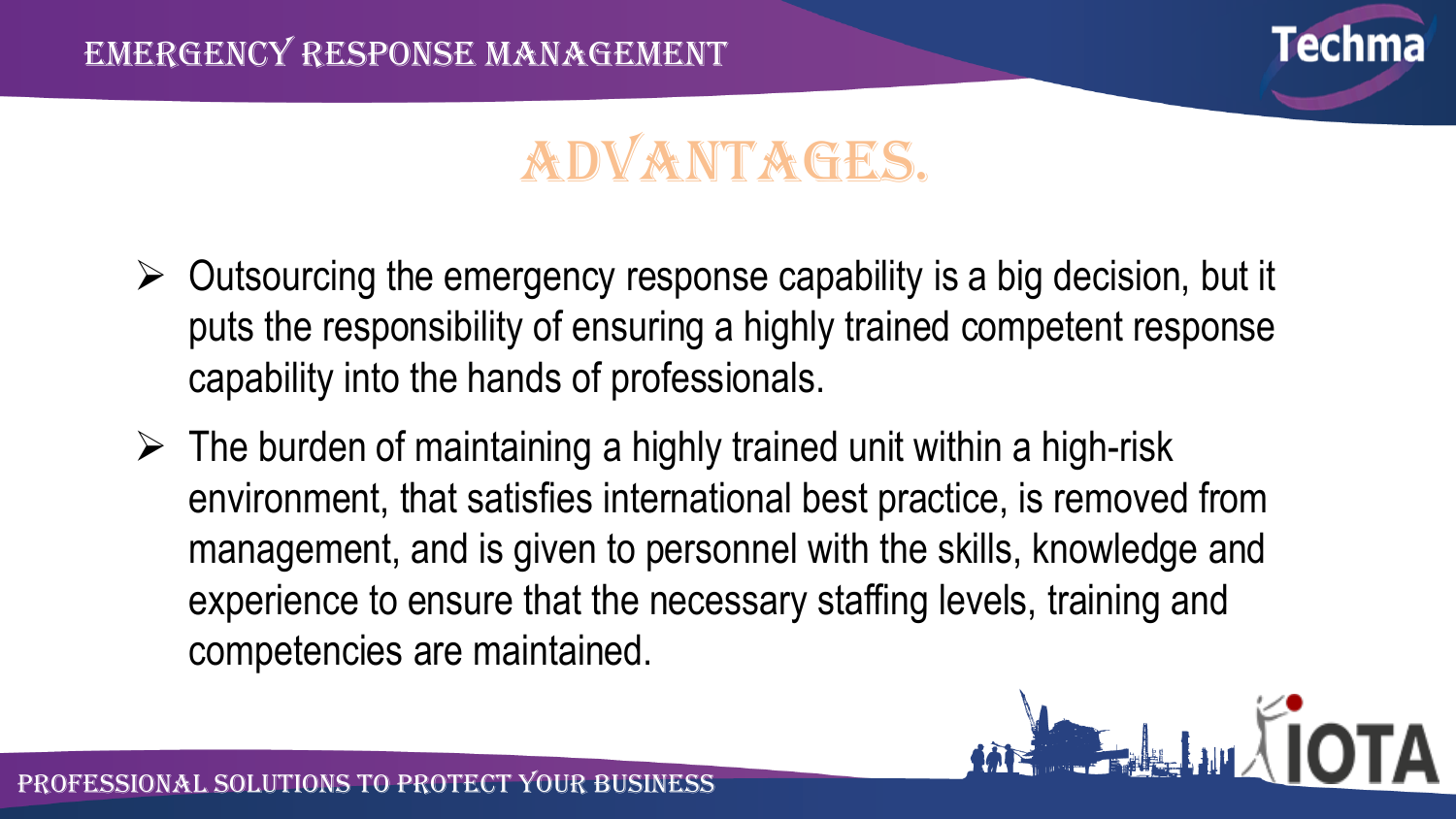![](_page_7_Picture_1.jpeg)

# Gazprom Neft Badra – Iraq A CASE STUDY.

![](_page_7_Picture_3.jpeg)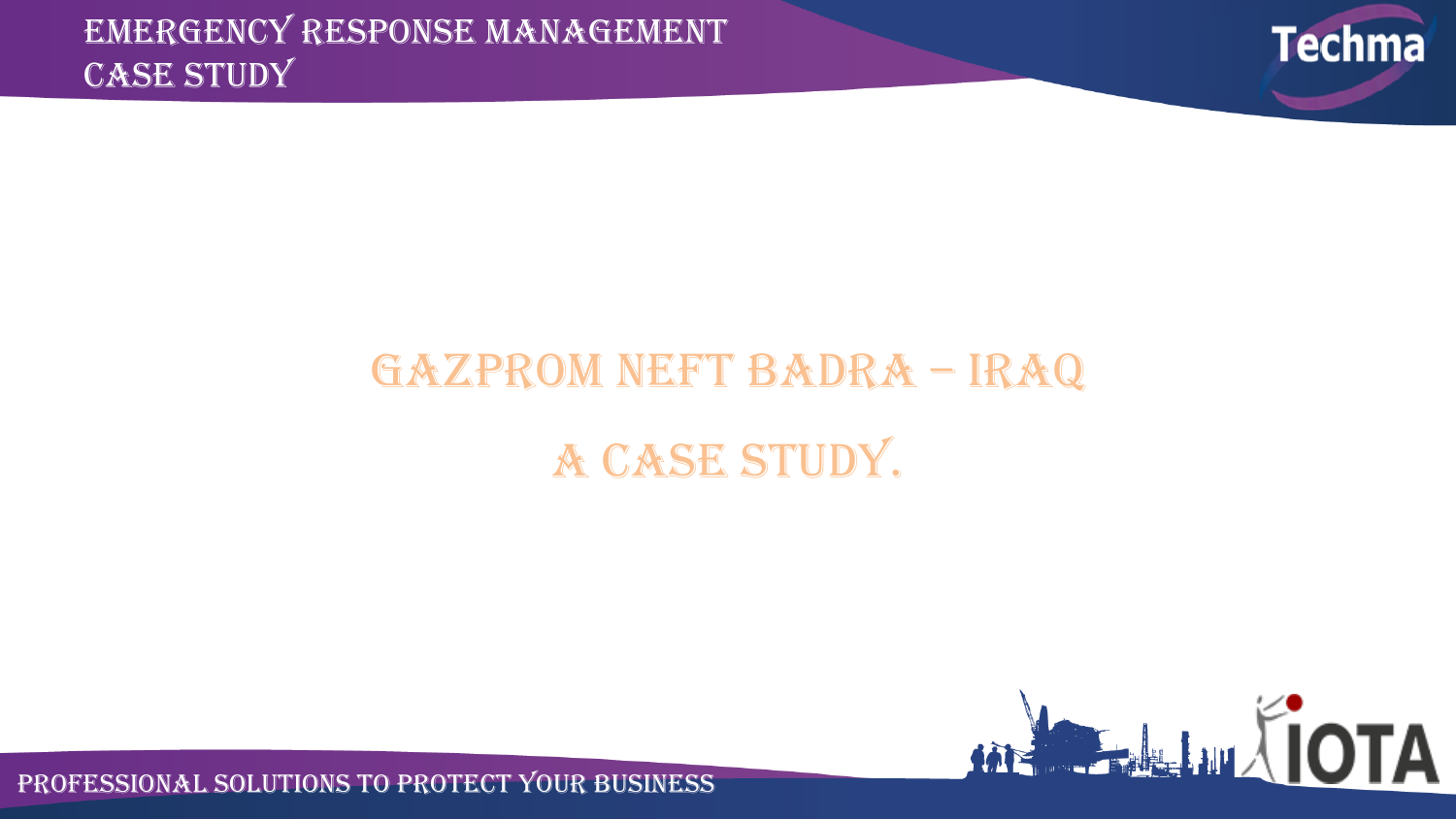![](_page_8_Picture_1.jpeg)

### TECHMA'S DUTIES IN BADRA.

Techma are contracted to provide Gazprom with the personnel that will ensure emergency response, firefighting services, oil spill response, rescue from confined space and fire, rescue from height, consultation services and any other services related to emergency response including but not limited to inspections, audits, ER drills, maintenance of fire extinguishers, fire truck repairs and any other duties agreed with the client.

![](_page_8_Picture_4.jpeg)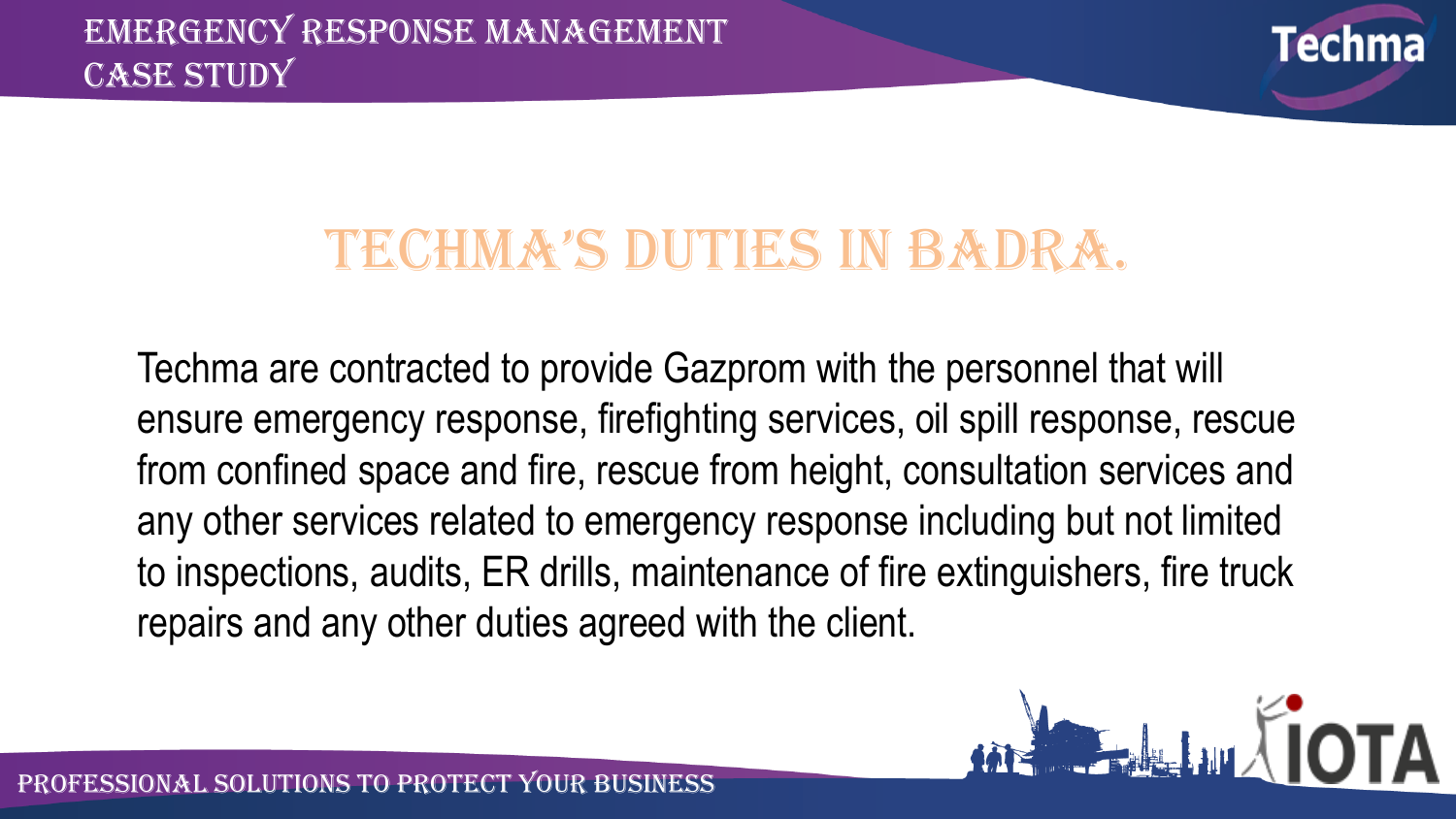![](_page_9_Picture_1.jpeg)

# Techma's duTies (conT).

Techma provide FF & ER Services 24/7 on Gazprom's facilities including, but not limited to: Badra Base Camp, Central Processing Facility (CPF), well pads, infield manifolds and pipelines, export pipelines, drilling sites and rigs, construction sites, Company contractors and sub-contractor facilities, and any other facilities related to the Badra project if required.

Techma's personnel also respond to civil firefighting and emergency calls from local villages in Badra area as part of Gazprom social contribution program.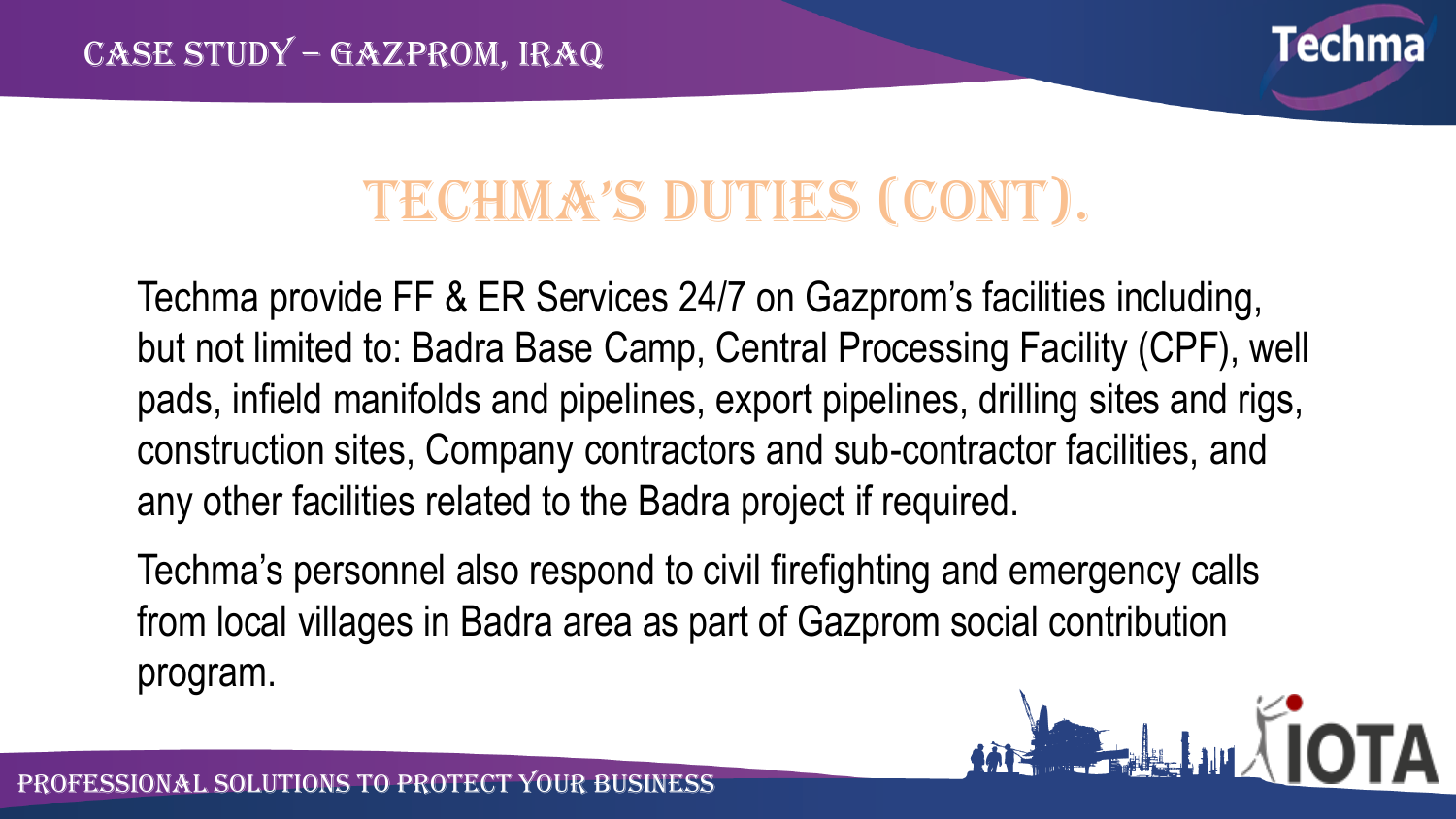![](_page_10_Picture_1.jpeg)

### **THER SITER**

The Badra Oil Field is approximately 170 sq.km and is operated by Gazprom Neft Badra that holds 30% of the project, Kogas Badra holds 22.5%, Petronas Carigali Iraq holds 15%, TPOC Ltd hold 7.5% while Iraq Oil Exploration Company holds 25%.

![](_page_10_Picture_4.jpeg)

OFESSIONAL SOLUTIONS TO PROTECT YOUR BUSINESS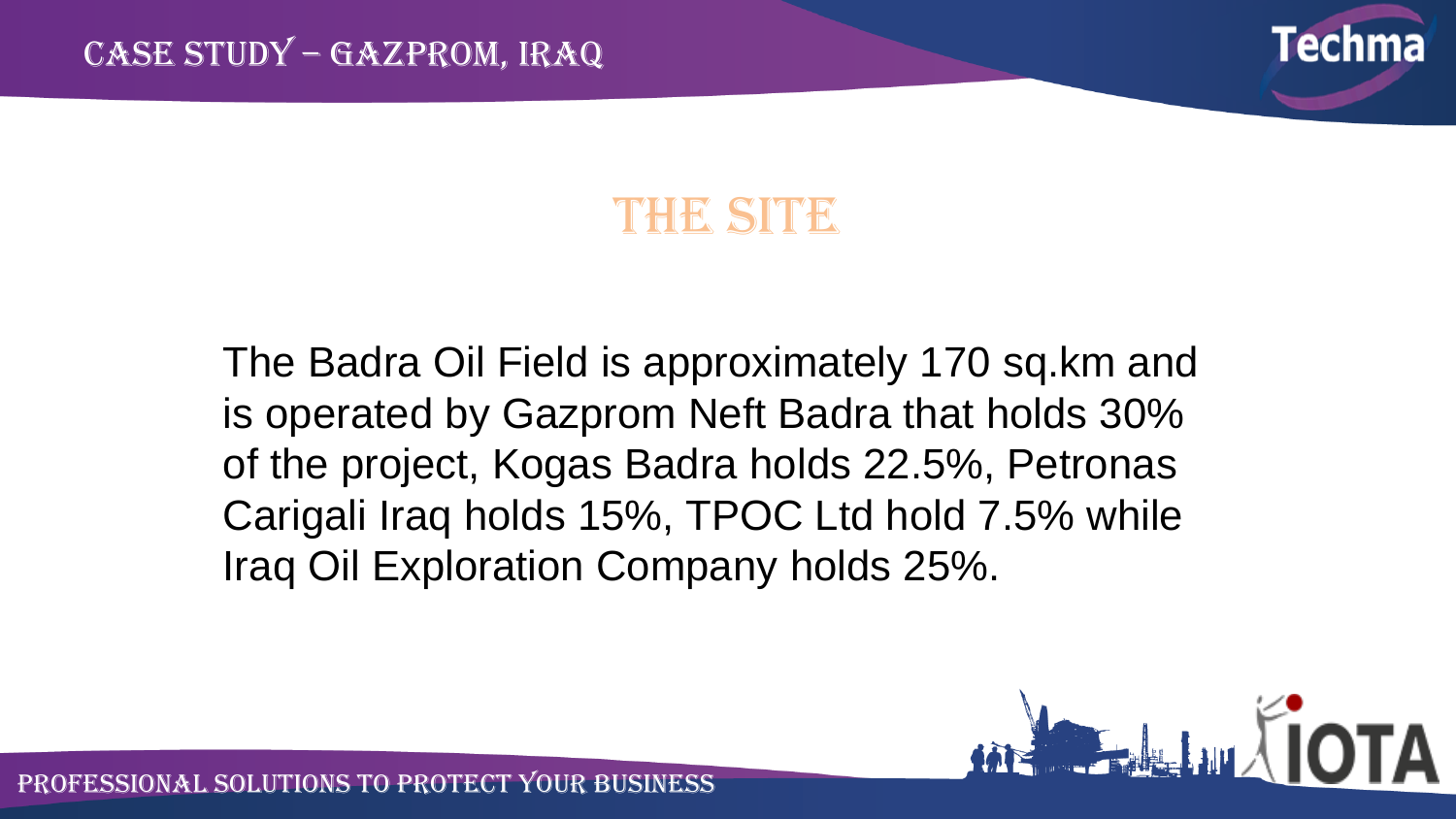#### CASE STUDY – Gazprom, Iraq

![](_page_11_Picture_1.jpeg)

![](_page_11_Figure_2.jpeg)

### **THE SITE**

![](_page_11_Picture_4.jpeg)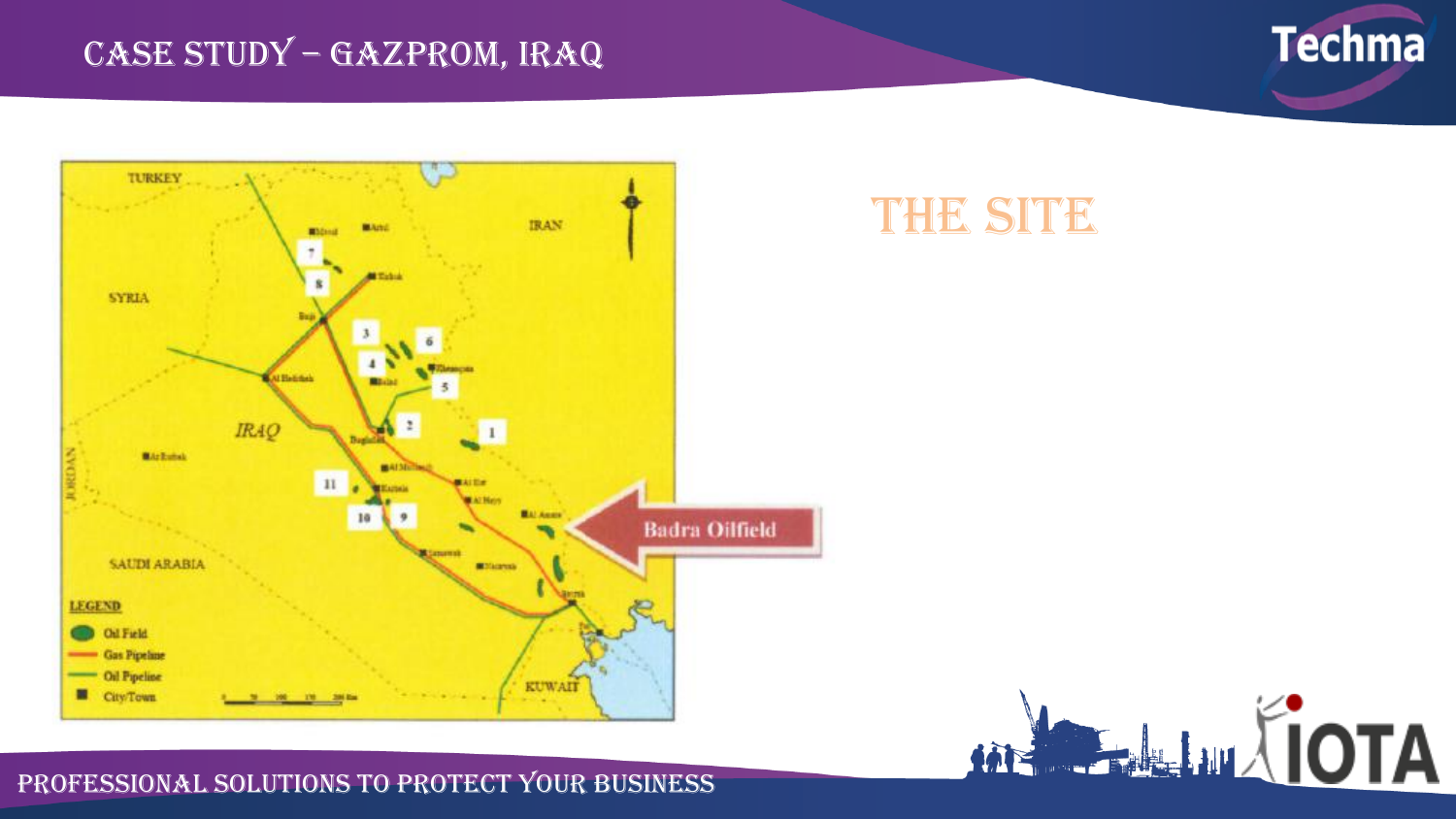#### CASE STUDY – Gazprom, Iraq

![](_page_12_Picture_1.jpeg)

### **BASIC ORGANIZATION** CHART

Personnel provided by Techma who are required to be on duty 24/7 for each rotation.

![](_page_12_Figure_4.jpeg)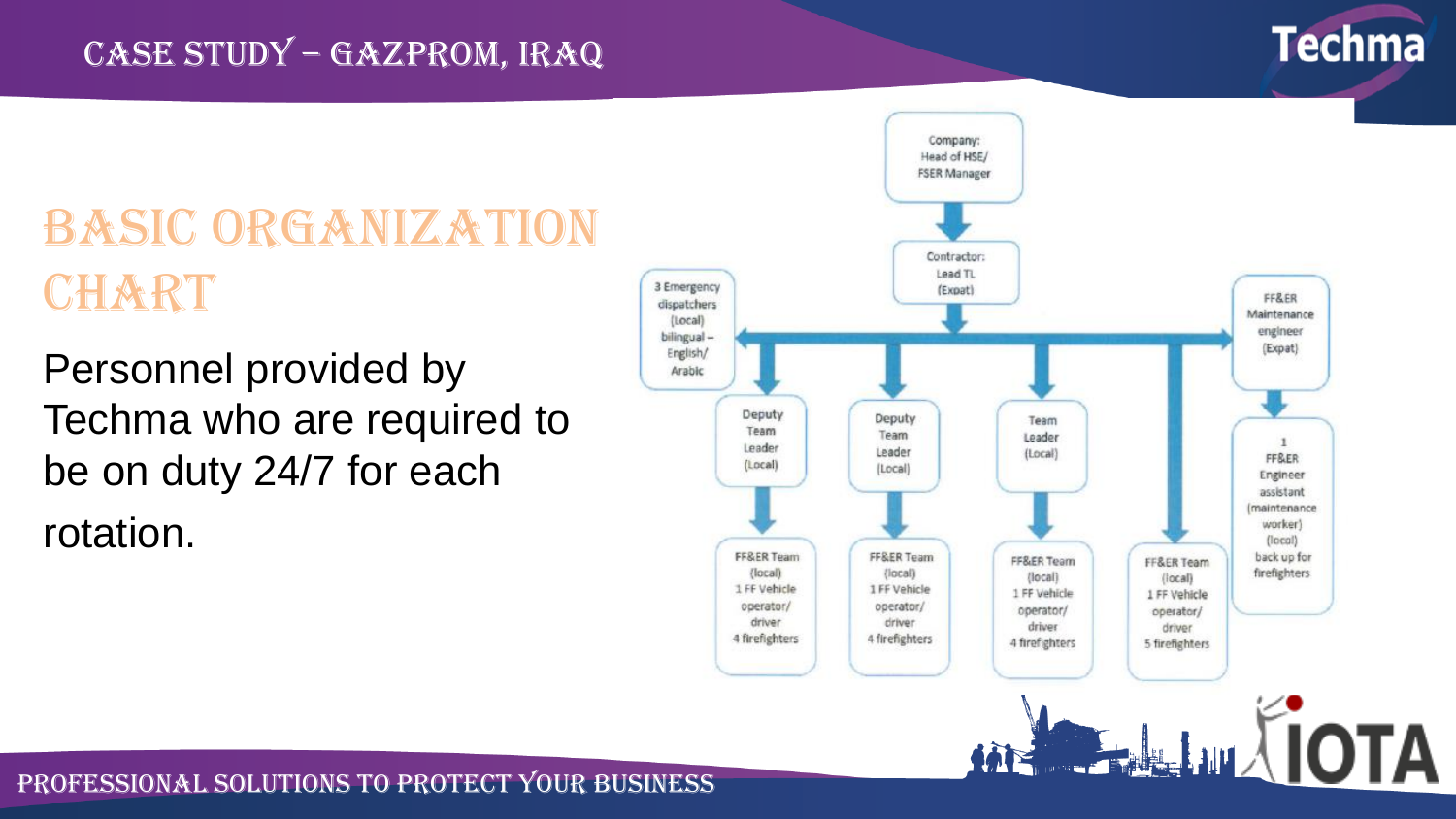![](_page_13_Picture_1.jpeg)

## Techma staff currently operating in Badra.

- ➢Lead Team Leader two expatriate personnel, one per rotation
- ➢Team Leader two local personnel, one per rotation.
- ➢FF & ER Maintenance engineer two expatriate personnel, one per rotation.
- ➢Deputy Fire Team Leader four local personnel, two per rotation.
- ➢Emergency Dispatchers six local personnel, three per rotation.
- $\triangleright$  Fire truck drivers eight local personnel, 4 per rotation.
- ➢FF & ER Maintenance Engineer assistant two local personnel, one per rotation.
- ➢Firefighters 34 local personnel, seventeen per rotation.

![](_page_13_Picture_11.jpeg)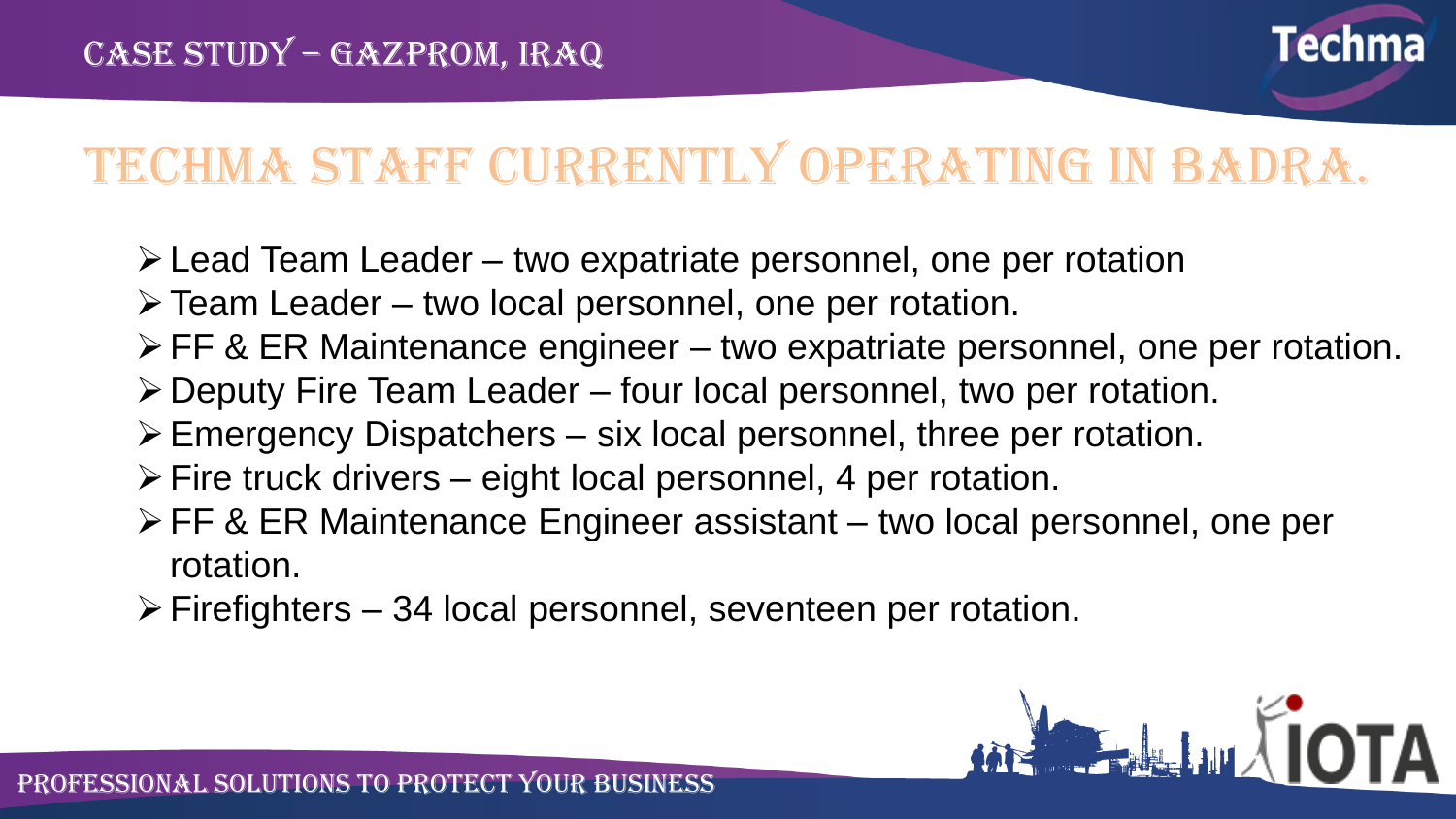![](_page_14_Picture_1.jpeg)

### FF & ER TEAM DUTIES.

The FF & ER Team are mobilised to:

- $\triangleright$  All fires, both hydro-carbon and chemical fires.
- ➢ All H2S and other gas releases.
- $\triangleright$  Road traffic accidents
- ➢ Rescue from height.
- $\triangleright$  Rescue from confined space and other places with restricted access.
- $\triangleright$  Rescue from pits, vessels and other underground facilities.
- $\triangleright$  Natural disasters including earth quakes.
- $\triangleright$  Oil and other chemical spills.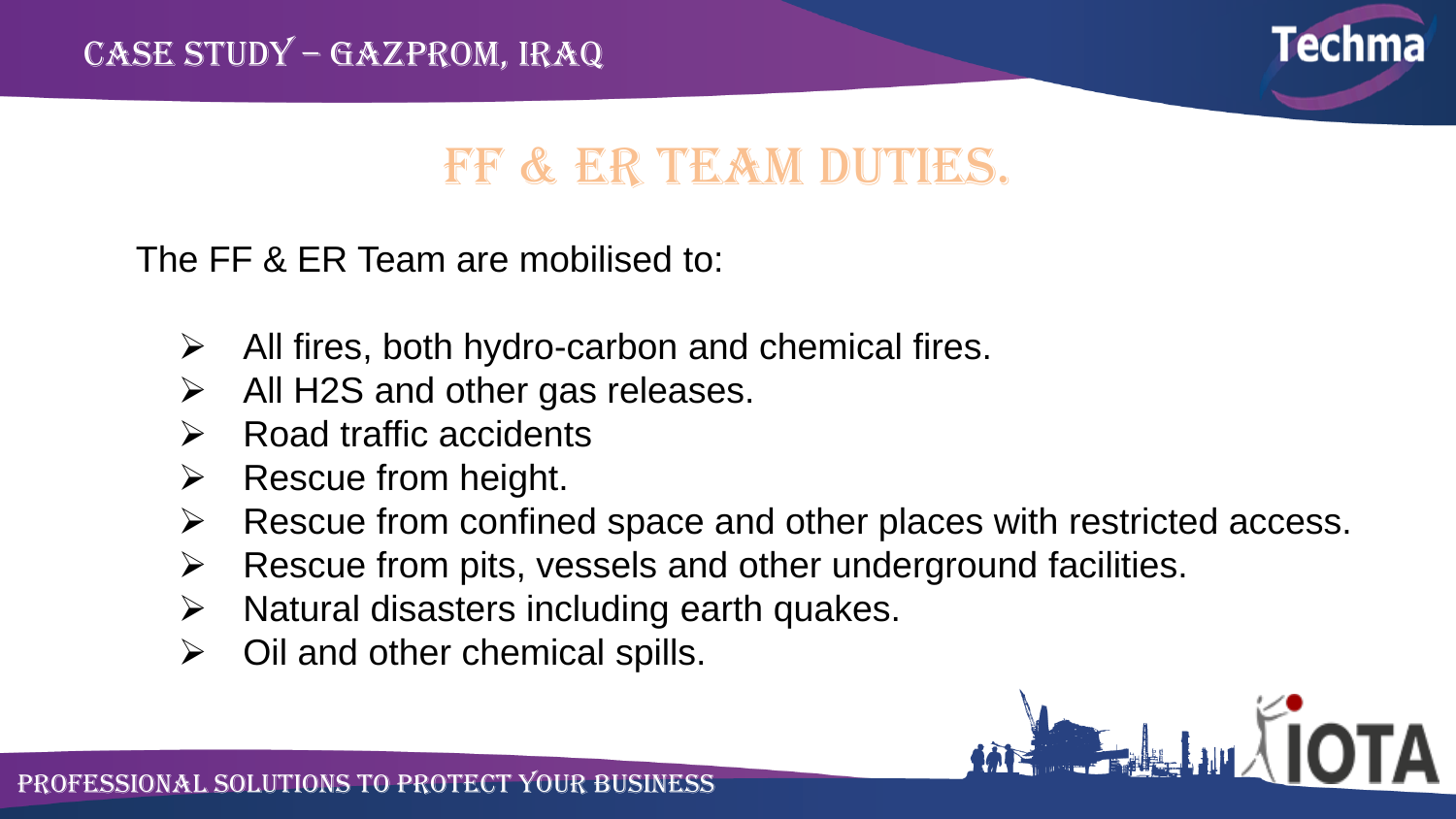![](_page_15_Picture_1.jpeg)

### FF & ER TEAM DUTIES.

In addition, the FF & ER Team are responsible for:

- ➢ Conducting incident investigations.
- ➢ Conducting emergency response drills for Gazprom personnel.
- ➢ Arranging and conducting on-the-job training for FF & ER Team.
- ➢ Ensuring any new recruits are trained to EU/UK Standard.
- ➢ Developing and approving Gazprom Disaster Management Plans.
- ➢ Developing and up-dating all S.O.P's.
- ➢ Arranging and conducting training using all Gazprom's emergency response equipment, including SCBA and fire trucks.
- ➢ Undertaking HAZOP, SIMOP's, and Risk Assessments as required.
- ➢ Arranging and conducting fire safety audits and inspections.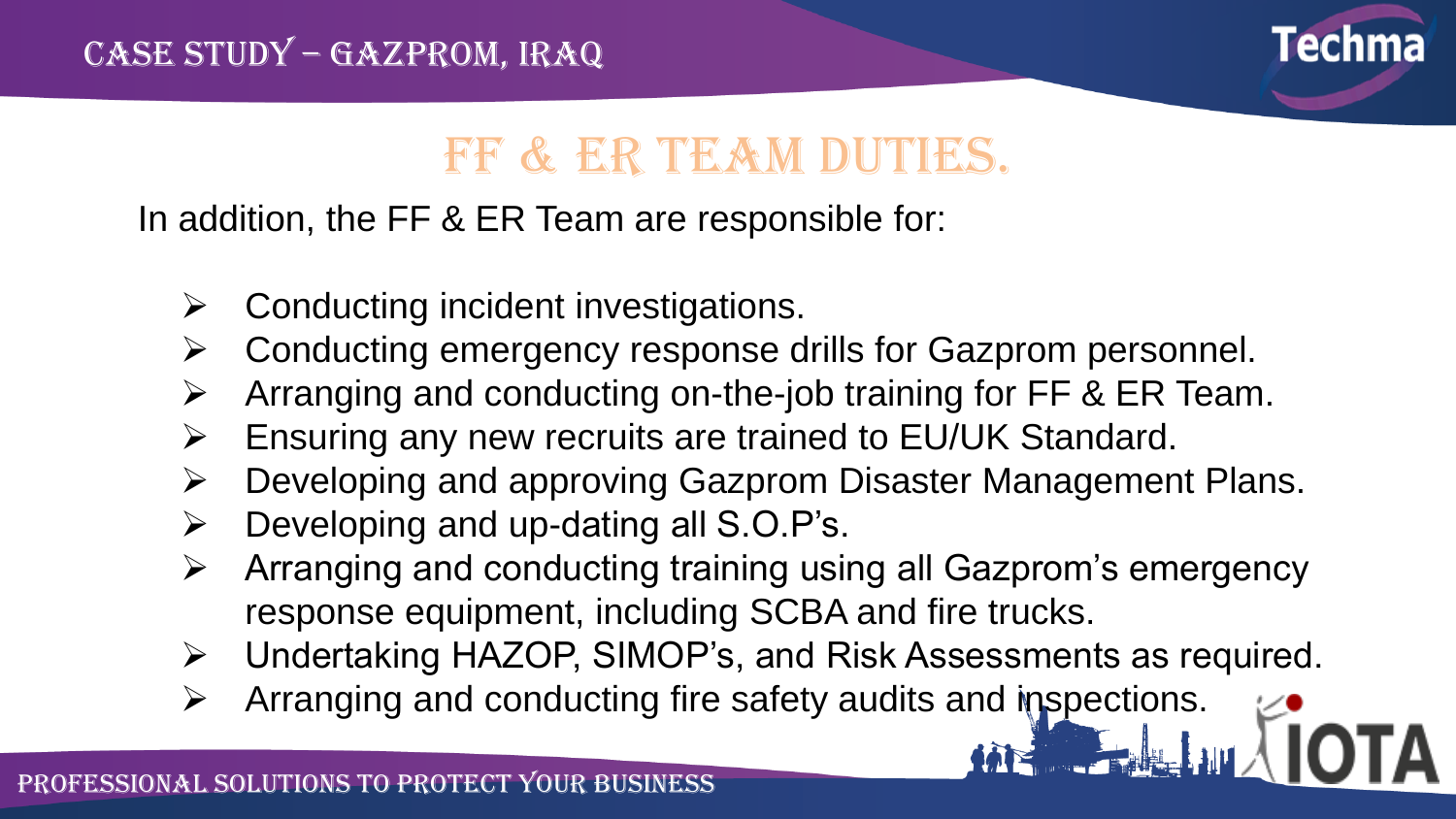![](_page_16_Picture_1.jpeg)

**FALLITATIOTA** 

### WHAT EQUIPMENT DOES EACH FACILITY REQUIRE?

It is difficult to be accurate with the amount of equipment that each location may need, but as a guide, Gazprom utilises the following:

- $\triangleright$  Four front-line fully equipped fire appliances this guarantees at least two will always be available while the others are serviced or in need of repair.
- Two major foam carriers.
- ➢ Two water bowsers.
- $\triangleright$  One emergency rescue vehicle for road traffic accidents.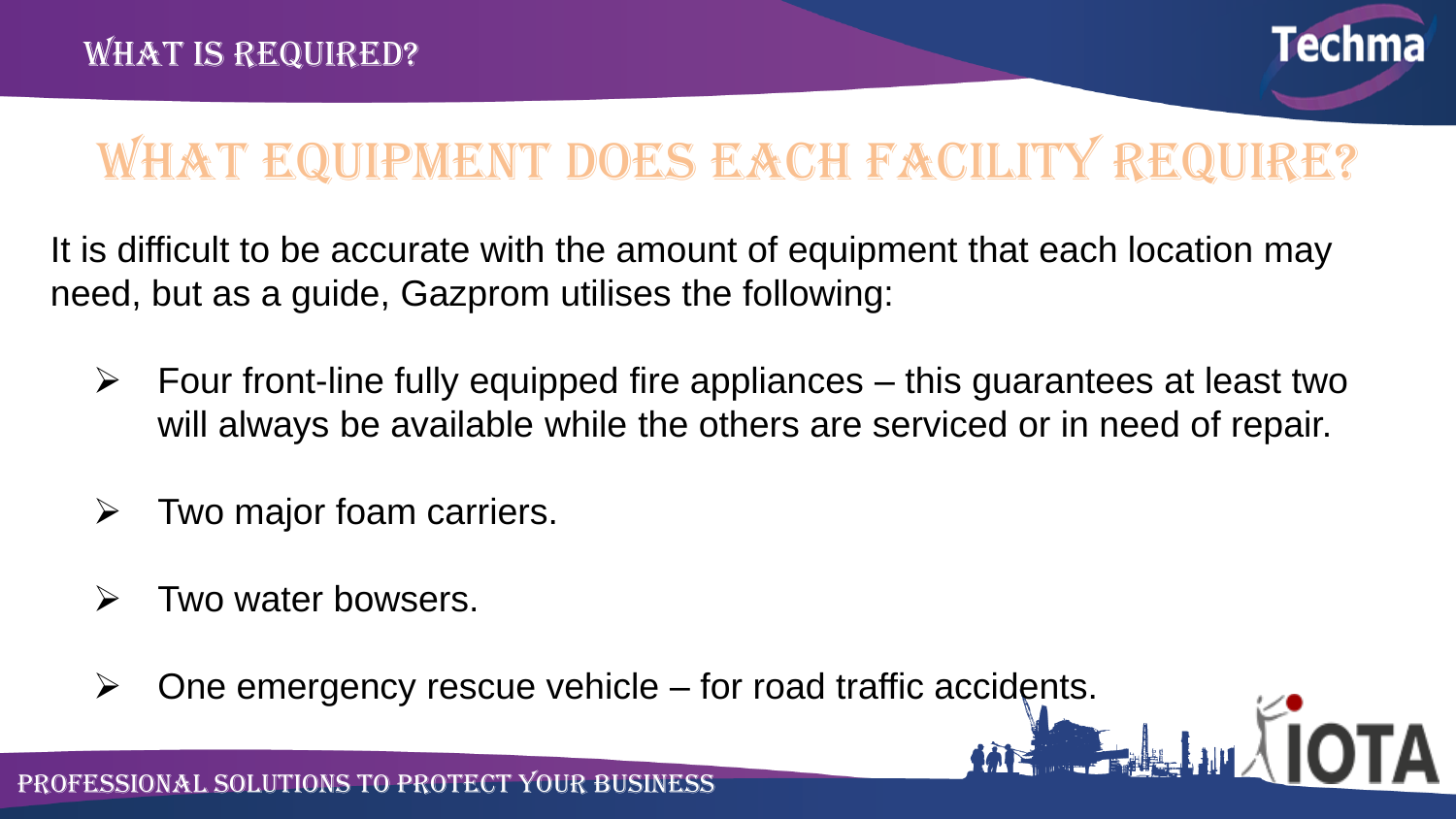![](_page_17_Picture_1.jpeg)

### Equipment requirements.

There is also the need for ancillary equipment and resources that require consideration:

- ➢ Restaurant, dormitory, wash-room facilities etc.
- ➢ Personal Protective clothing (e.g. Helmet, boots, jacket, trousers, gloves and anti-flash hoods) and general work-wear.
- ➢ Personal Protective Equipment (e.g. SCBA)
- ➢ Washing and servicing facilities for PPE.
- ➢ Training resources to maintain competence.

![](_page_17_Picture_9.jpeg)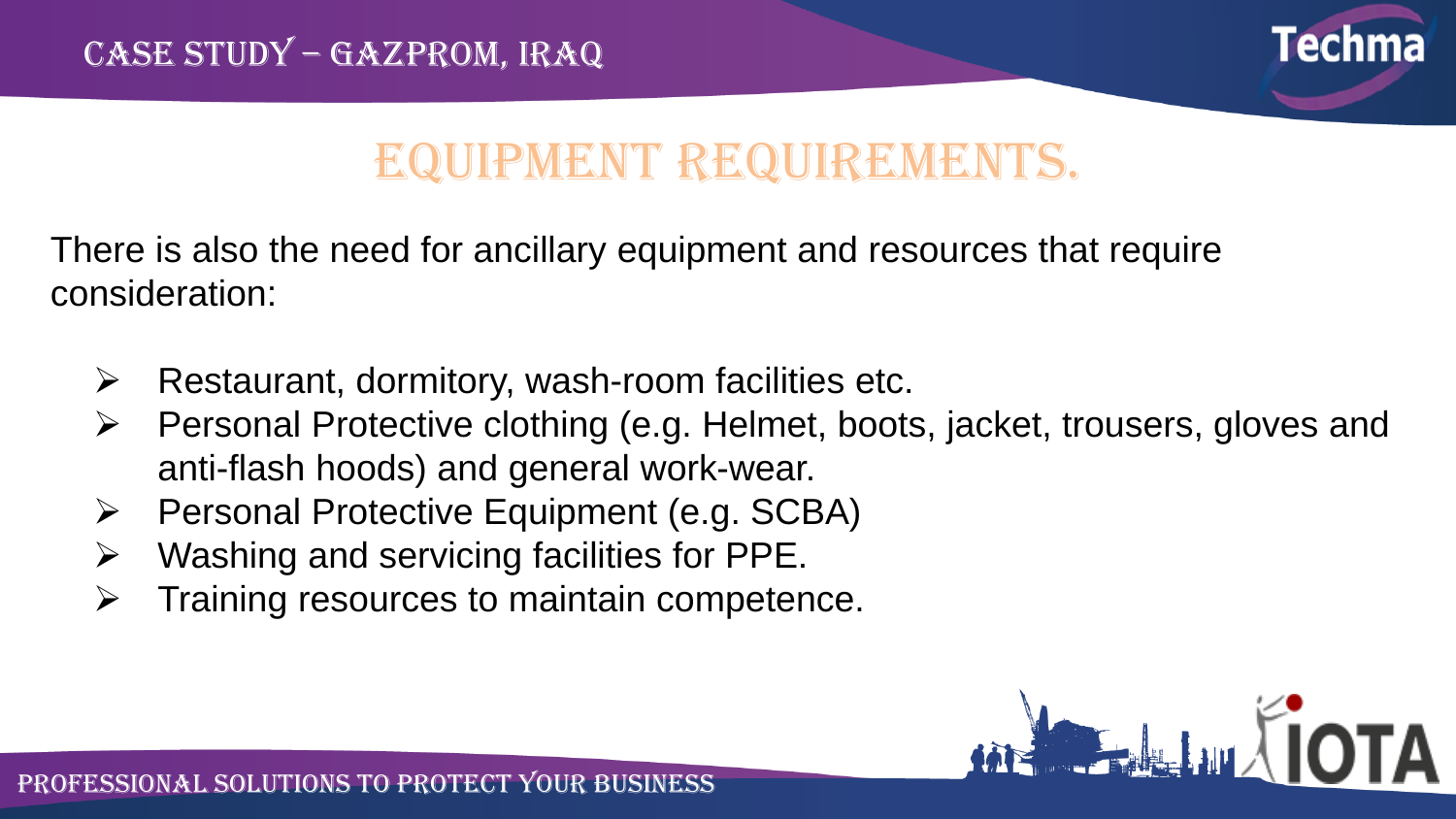![](_page_18_Picture_1.jpeg)

## HOW MANY PERSONNEL DO I NEED FOR MY SITE?

The Gazprom site in Badra covers 170 sq. km, and Techma employ 60 personnel to provide a professional Emergency Response unit, capable of providing 24/7 coverage to international best practice standard.

This ratio of personnel to size of complex is only a very rough guide, and can only be accurately assessed following the completion of a Risk Assessment.

![](_page_18_Picture_5.jpeg)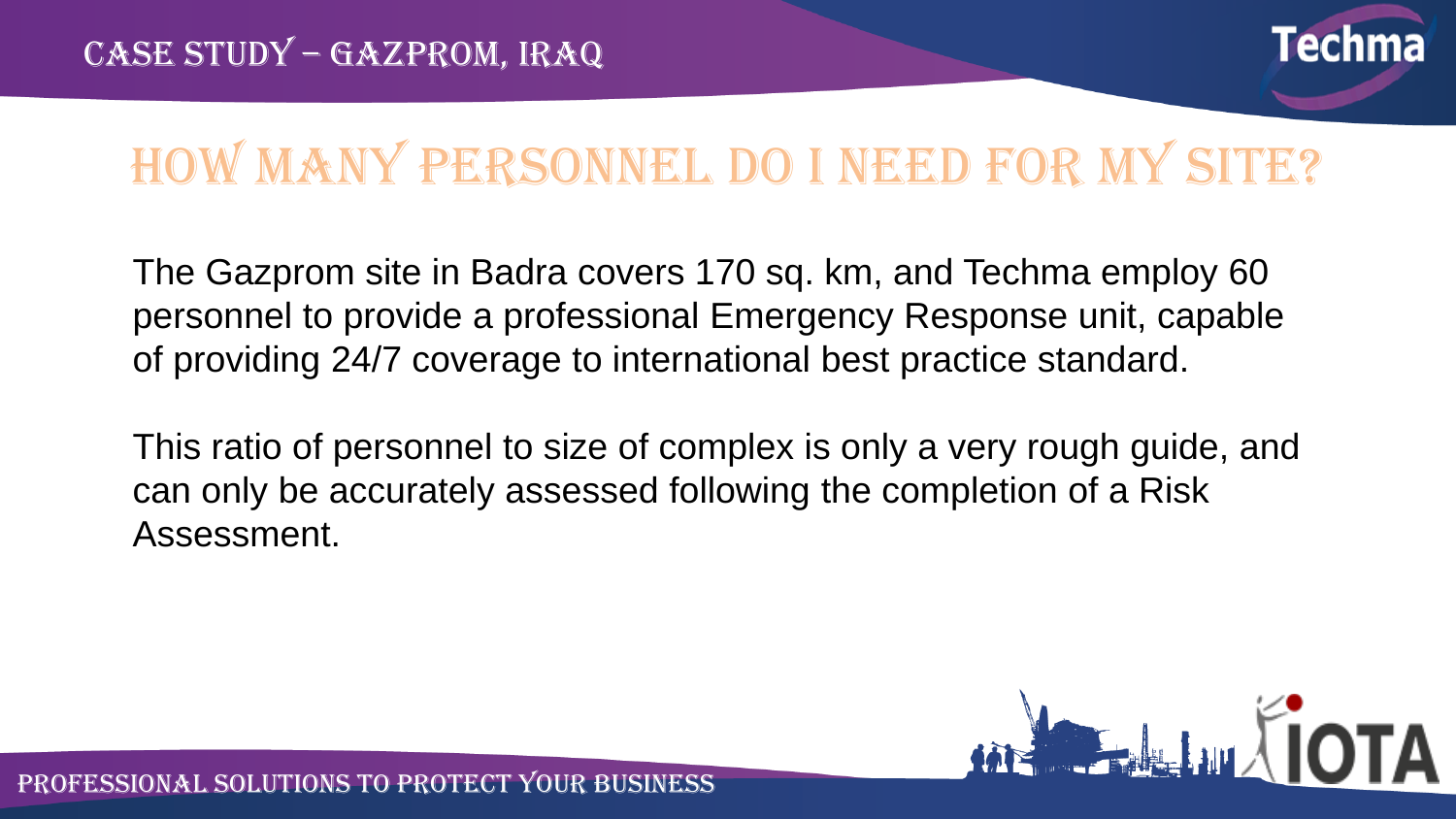PFESSIONAL SOLUTIONS TO PROTECT YOUR BUSINESS

![](_page_19_Picture_1.jpeg)

### WHY TECHMA?

- ➢ During 2020, Techma Emergency Response Unit attended 73 incidents including 6 fires, 66 calls by AFA and I medical emergency.
- $\triangleright$  On all occasions that the ER & FF personnel were mobilised, they satisfied the KPI's set by Gazprom for attendance times.
- ➢ In 2020 Techma Emergency Response Unit trained 624 on-site personnel. So far in 2021 the figure has already reached 570.
- $\triangleright$  Techma undertake between 60 and 70 safety audits per month.

![](_page_19_Picture_7.jpeg)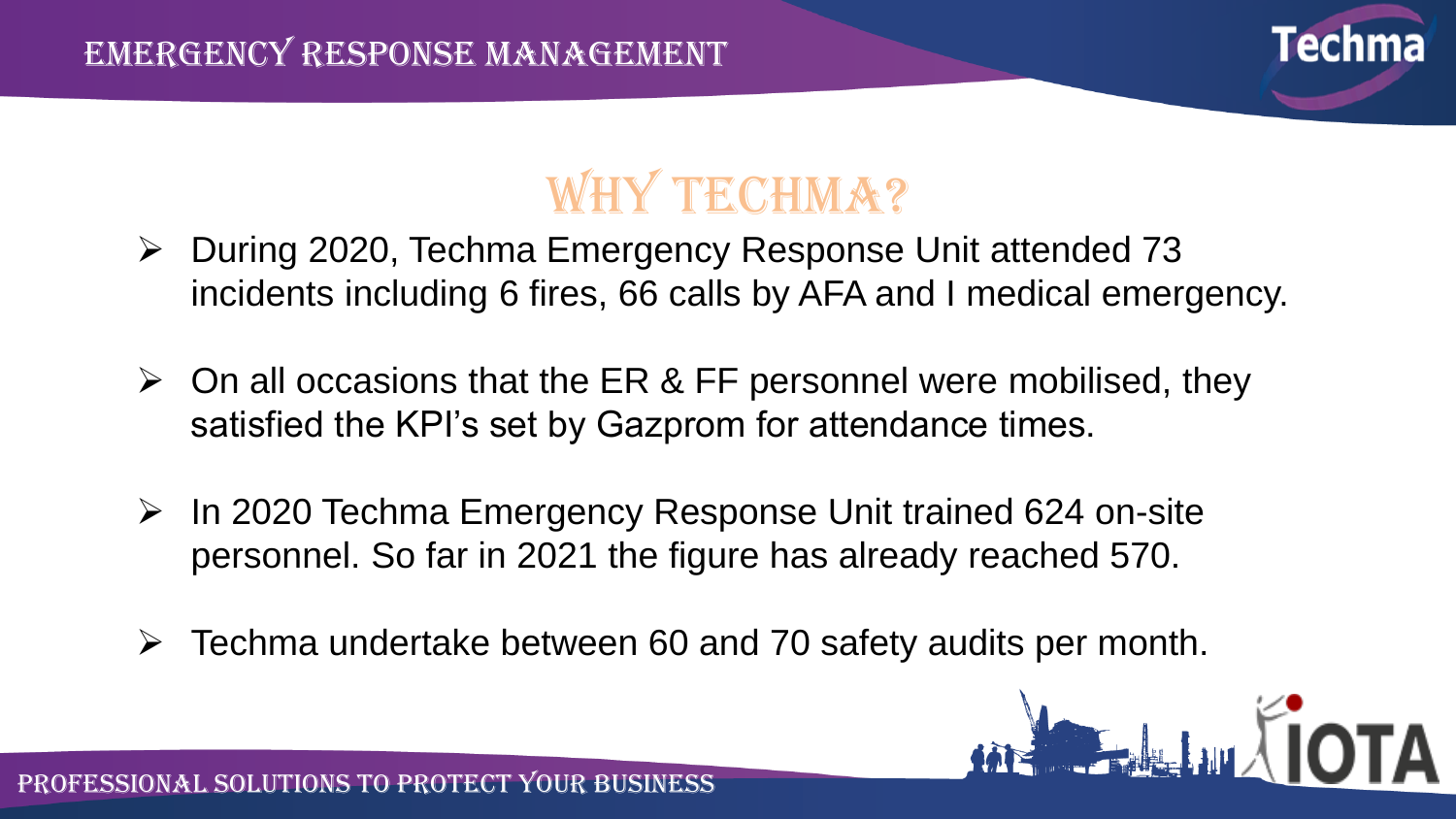![](_page_20_Picture_1.jpeg)

### WHY TECHMA?

- $\triangleright$  It is almost impossible to say what the effectiveness of Techma's influence is, but just by satisfying the KPI's for attendance times, the possibility of a major conflagration is greatly reduced.
- $\triangleright$  Add to the above the huge number of people trained in basic fire prevention, health and safety and basic fire fighting, which all adds to the safety culture of the site.
- $\triangleright$  All hot work and confined space entry work is inspected by the ER Unit before commencement, and they remain in attendance if the Risk Assessment requires it.**MARIAL HIP ATOTA**

![](_page_20_Picture_6.jpeg)